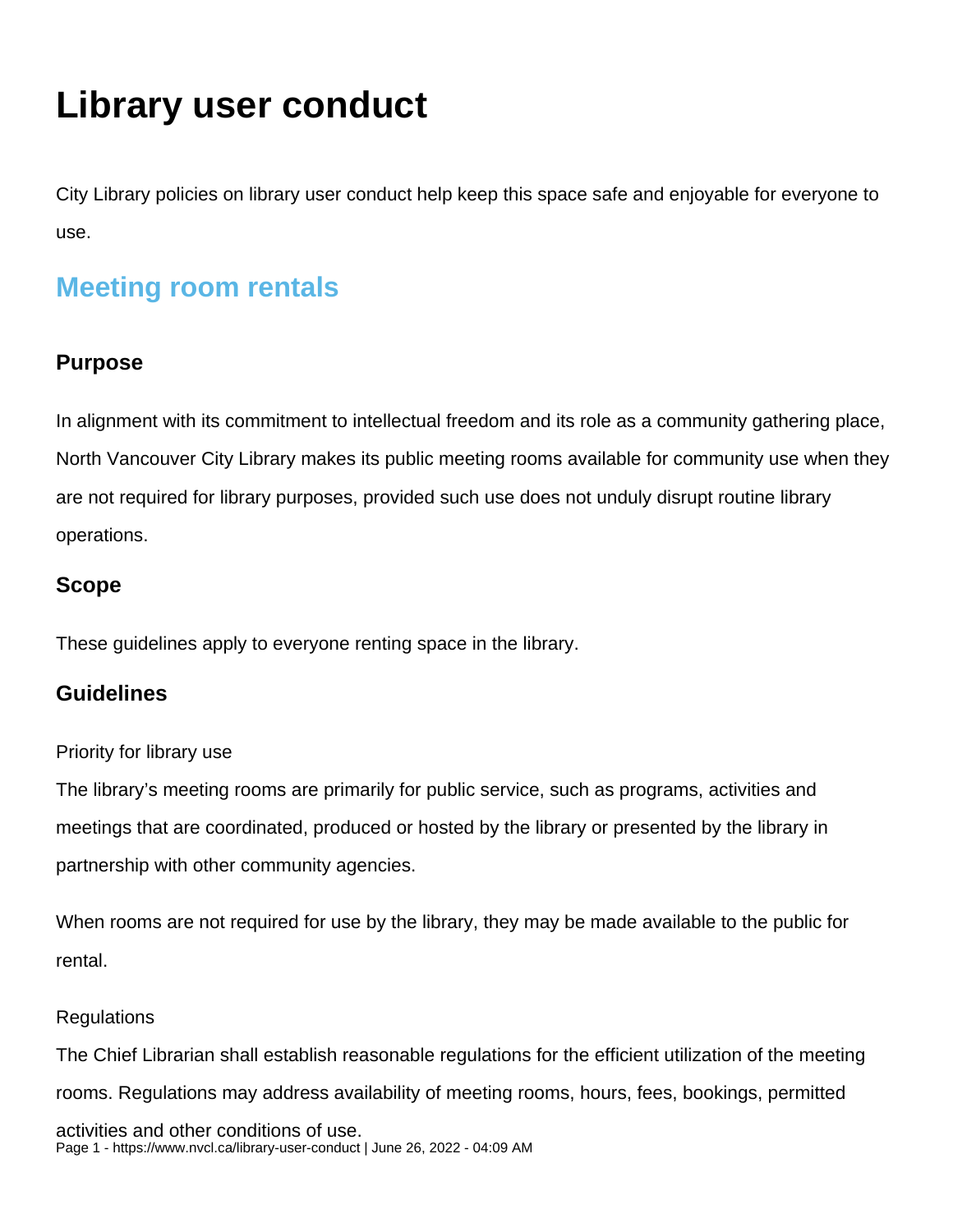Regulations must be reviewed and consented to by anyone wishing to rent a library meeting room. Failure to abide by regulations may result in the refusal or cancellation of a booking.

#### Rental rates

Rental rates are approved by the Library Board and reviewed annually.

Discounted rental rates are available to not-for-profit entities, provided no fees are charged to attendees. When a not-for-profit entity charges an admission fee or requires a donation for entry, the regular private room rental rate will be applied.

Rental fees may be waived for partner organizations. Criteria for such waivers shall be established by the Chief Librarian.

#### Content and uses

The library does not limit rental of meeting rooms based on subject matter, content of the meeting, or beliefs and affiliations of the meeting's sponsors.

Acceptance for rental of meeting rooms does not imply North Vancouver City Library endorsement, support or co-sponsorship of the activities, beliefs or viewpoints of the users or groups renting the meeting rooms.

No group using the meeting rooms may engage in any unlawful or illegal behavior under any law of the Province or the Country including those specified in the Criminal Code and under human rights legislation.

If, in the opinion of the Chief Librarian, the use of a room by any group significantly interferes with library operations or presents physical risk to library users, staff or property, then the Chief Librarian shall have sole discretion to refuse or cancel such a booking.

The library may bump or cancel a booking at the Chief Librarian's sole discretion.

The library may limit the number of bookings by any one person or organization.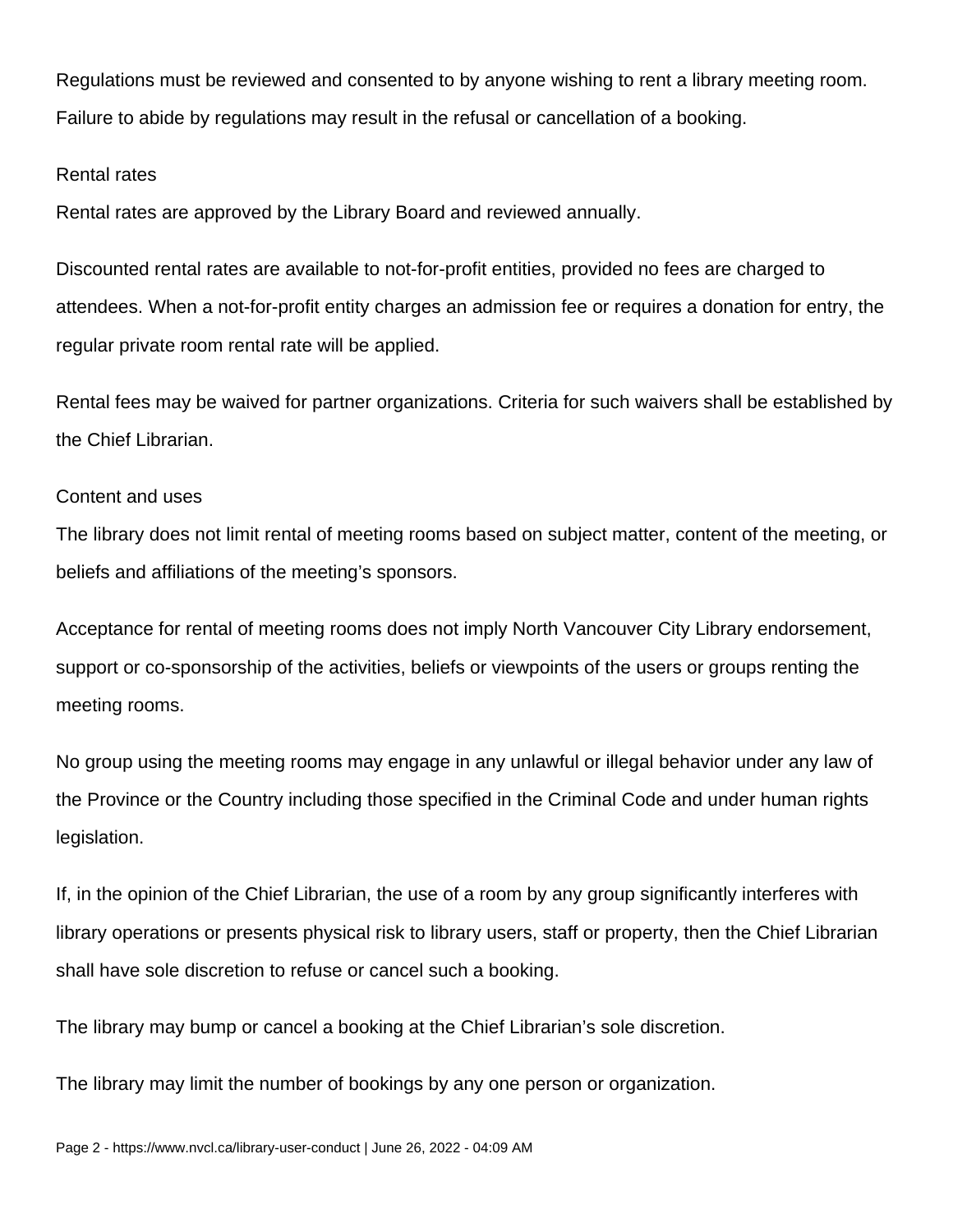# Animals in the library

The library recognizes the need, at times, to have specially trained animals to assist those with disabilities. It also recognizes the need to minimize the potential health and safety risks to the public and employees that may result from the presence of animals at the library.

### Guiding principles

These guidelines are informed by the [Guide Dog and Service Dog Act.](https://www.bclaws.gov.bc.ca/civix/document/id/complete/statreg/15017)

#### Scope

These guidelines apply to everyone using the library building.

#### **Definitions**

Service animals are animals that are individually trained to perform tasks for people with disabilities — such as guiding people who are blind, alerting people who are deaf, pulling wheelchairs, alerting and protecting a person who is having a seizure, or performing other special tasks. Service animals are working animals, not pets, and include therapy animals (e.g. therapy dogs).

#### **Guidelines**

To balance customer needs with health and safety concerns, only service animals may visit the library. Service animals must be restrained, be fully under their handler's control at all times, and shall not unreasonably interfere with the health and safety of other library users.

A staff member attempting to ascertain whether an animal is a service animal shall not ask about the nature of a person's disability, but may ask for proof of the service animal's status (e.g. government certificate, doctor's note). Any concern about potential misrepresentation should be brought to the attention of a supervisor.

Staff may exercise discretion in enforcing these guidelines for customers with non-service animals who are engaging in brief transactions ONLY (e.g. picking up a hold or returning materials), provided: Page 3 - https://www.nvcl.ca/library-user-conduct | June 26, 2022 - 04:09 AM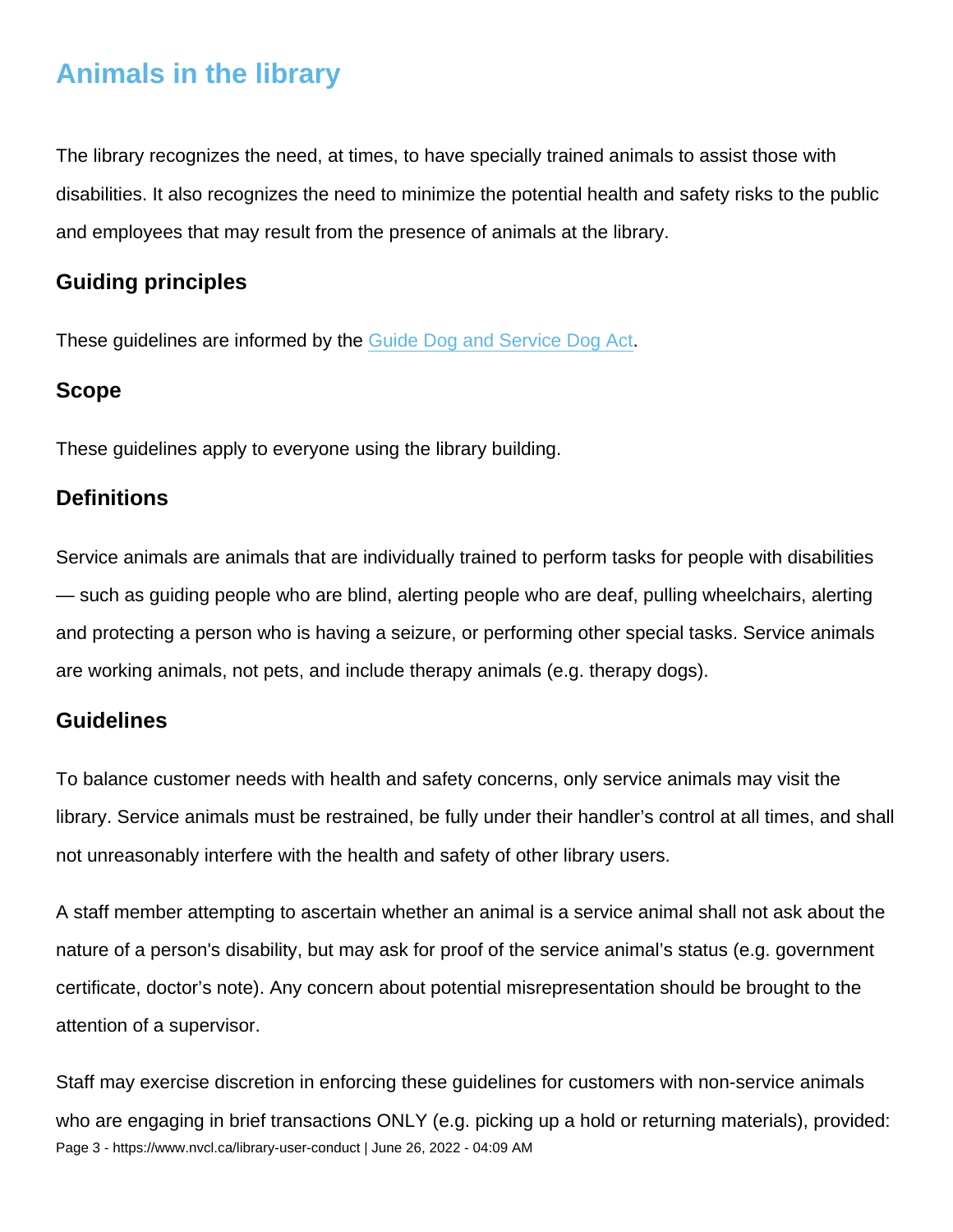- The non-service animal is restrained (e.g. leashed or in a cage or pet carrier) and fully under their handler's control at all times
- The non-service animal is not causing a disturbance (e.g. barking)

# **Collection development**

City Library aims to provide items for loan that reflect our mission as a popular materials library supporting lifelong learning, literacy and cultural diversity. We provide a balance of traditional and new formats of information including books, physical audio-visual media, ebooks and more.

We are committed to the ongoing development and maintenance of collections that address the needs of all users in our community. This guideline is intended to provide direction and information to staff regarding the selection and deselection of materials so that the mission and mandate of the library can be realized through collection decisions.

### **Guiding principles**

Collection development is guided by the library's mission statement, core values, strategic directions and vision statement. The library's primary roles of being a popular materials library, focusing on lifelong learning, supporting literacy in all its forms, and being a community meeting place further inform collection decisions. In addition the North Vancouver City Library adheres to the Statement on Intellectual Freedom and Libraries adopted by the Canadian Federation of Library Associations, (Appendix 1) and respects the Canadian Charter of Rights and Freedoms, guaranteeing freedom of thought, belief, opinion, and expression. The library also complies with laws and court decisions and therefore does not collect materials that have been judged obscene or pornographic or that have been banned by the courts.

### **Scope**

These guidelines apply to all staff responsible for the selection of library materials at the North Vancouver City Library.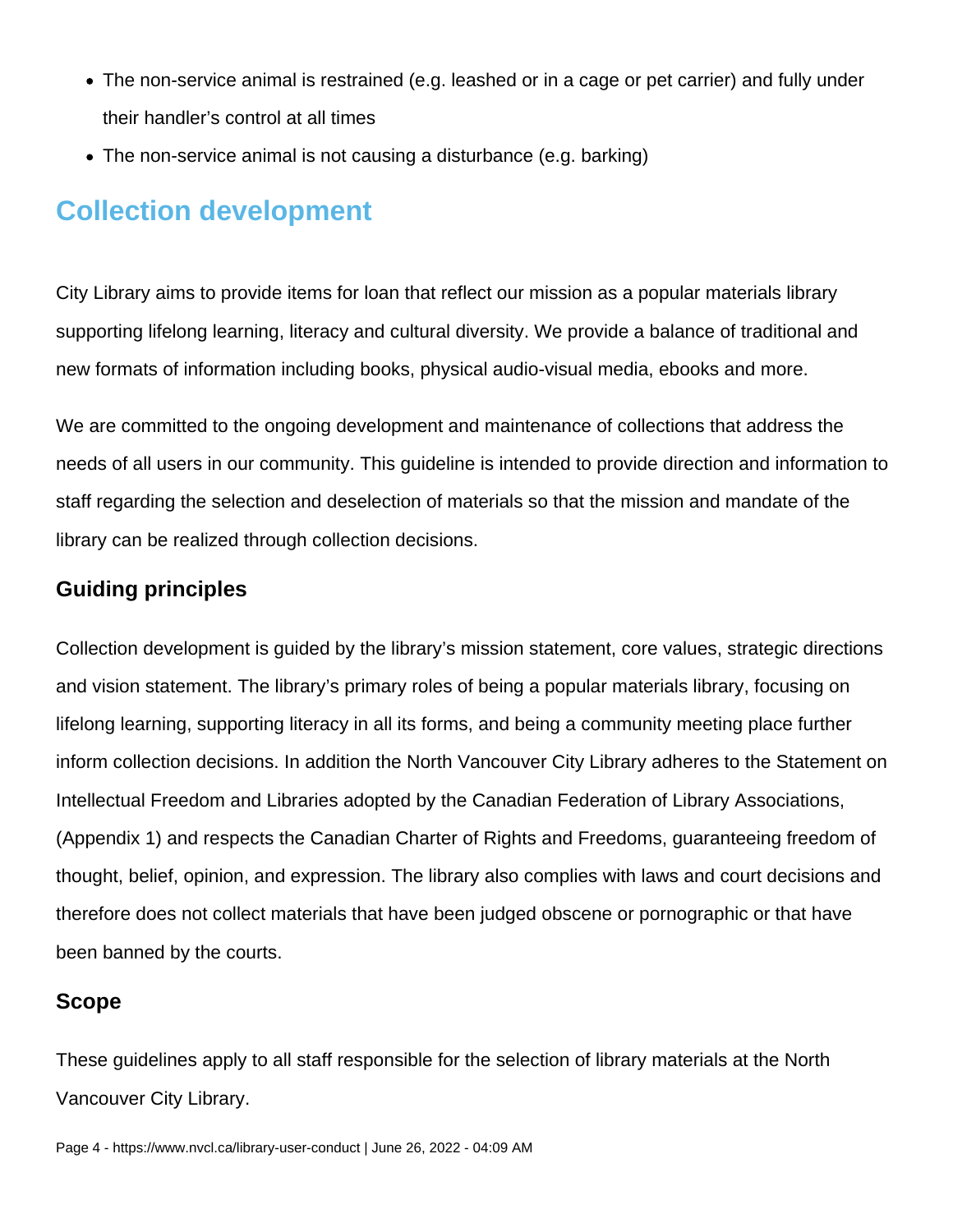### **Guidelines**

- Given the library's primary roles, collections focus mainly on popular materials, resources for lifelong learning, and items that promote literacy in all its forms. Diversity, inclusion, and balance are also main themes articulated in the Guiding Principles above.
- The following criteria are taken into account in the purchase of library materials:
	- Popular demand and current trends
	- $\circ$  Reputation, skill, competence, and purpose of the originators of the work (i.e. author, illustrator, editor, publisher, or producer)
	- Quality of design, illustrations, or production
	- Appropriateness and effectiveness of format to content
	- Availability and price
	- $\circ$  Objectivity and integrity
	- Vitality and originality
	- Availability of space and shelving/maintenance considerations
	- Attention of critics, reviewers, media, and the public
	- Prizes, awards, or honours received
	- $\circ$  Suitability of format for library use
	- $\circ$  Relation to existing collections and other material on the subject
	- Contemporary significance (i.e. timeliness) or permanent value
	- Representation of cultural diversity
	- $\circ$  Suitability of subject and style for intended audience
	- Contribution to subject balance of the entire collection
	- $\circ$  Contribution to the diversity of coverage on controversial subjects
- The library contracts with a library materials vendor, which delivers items preprocessed and precatalogued in order to minimize costs. A limited number of items are purchased outside of this contract.
- Scope notes are developed for each collection and these give direction to selectors by expressing the parameters and focus of a given collection.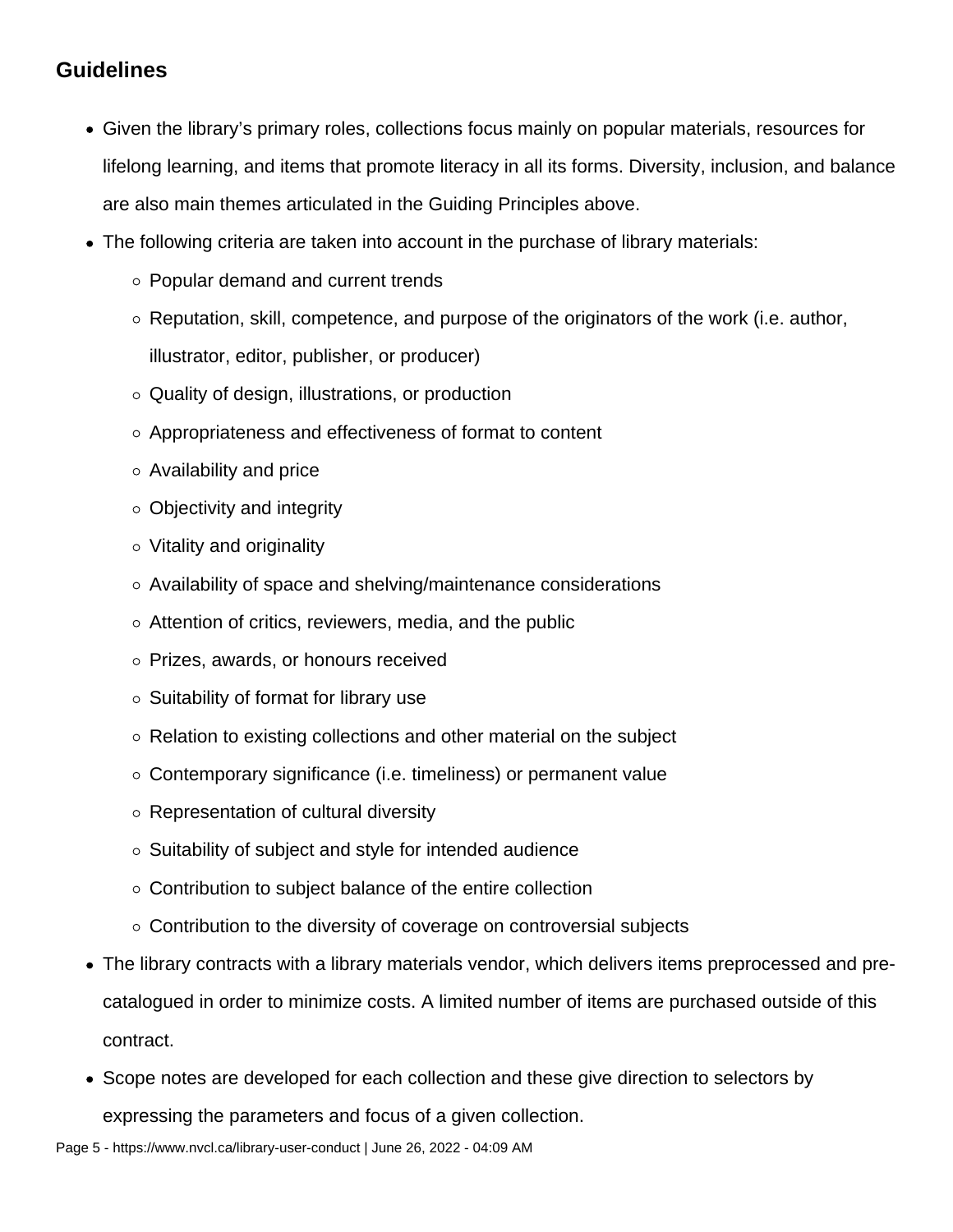- In addition to a selector's professional judgement, collection decisions are further informed by professional reviewing sources, vendor hotlists, publisher catalogues, and customer suggestions for purchase.
- The principle of intellectual freedom includes the belief that individuals have the right to access all expressions of knowledge, opinion, and creativity. Collection development therefore deliberately includes materials that represent all significant points of view – including those which express controversial or unpopular ideas. Inclusion of such materials does not imply endorsement by the library or the Board.
- There is a process to be followed should a library customer object to an item being included in the collection (Appendix 2). The ultimate decision regarding deselection of an item in such circumstances will be made by the Library Board.
- The library predominantly collects materials in the English language. French language materials are also collected given that this is an official language of Canada. Moreover, representative collections in the top five non-official languages spoken in the City are also provided. These foreign language collections are assessed every five years and are chosen according to Canada Census data.
- Today, the balance of print and digital collections is a priority.
- Digital materials are accessed through consortial arrangements and licenced outright. Decisions regarding digital acquisitions are guided by ongoing research.
- Donated materials are not considered for inclusion in the collection. Donated items will be disposed of in the library's book sale. Funds from this source are used for ordering new materials for the library.
- The library establishes an overall collection size. This is maintained through an active weeding process which allows the library to maintain the optimum collection size established in the scope notes. Removed items are disposed of through the library book sale.

[Statement on Intellectual Freedom and Libraries](https://cfla-fcab.ca/en/guidelines-and-position-papers/statement-on-intellectual-freedom-and-libraries/)

### Request for reconsideration of library materials

Page 6 - https://www.nvcl.ca/library-user-conduct | June 26, 2022 - 04:09 AM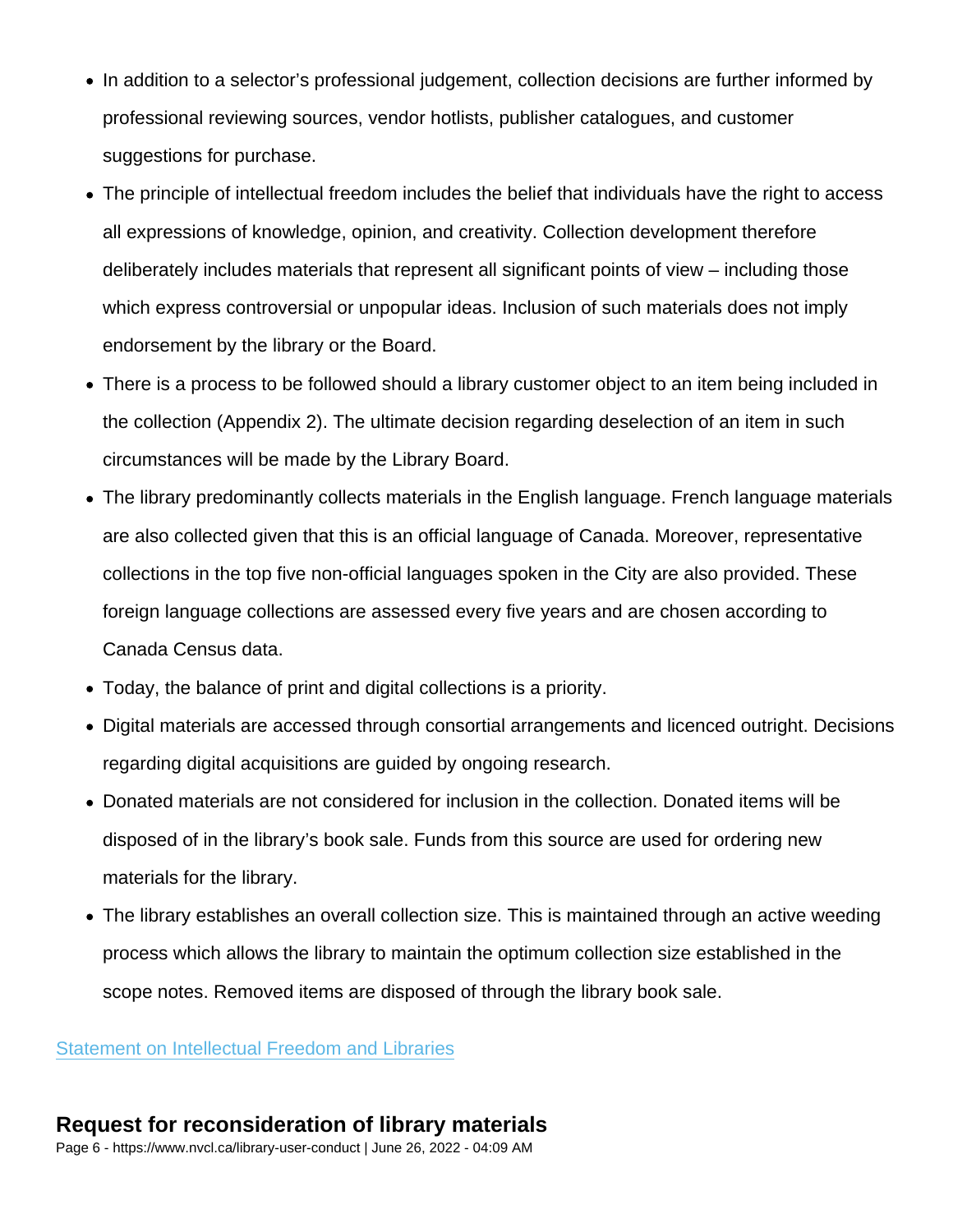#### Procedure

- 1. Staff receive a verbal complaint from a customer about an item in the collection.
- 2. If the customer is not satisfied with the staff response, staff will encourage the customer to fill out a request for reconsideration of library materials form.
- 3. The customer completes and submits the aforementioned form to the staff to be forwarded to the Chief Librarian.
- 4. Upon receipt of the completed form, the Chief Librarian sends out a letter acknowledging the customer's request.
- 5. The Chief Librarian strikes a review committee of at least two staff members.
- 6. The committee reviews the material and checks reviews of the same in professional journals and other sources.
- 7. The committee prepares a written response with recommendations and action to be taken and sends it to the Chief Librarian within three weeks of the receipt of the request.
- 8. If the customer is not satisfied with the written response of the Chief Librarian, the customer may forward the request form to the Library Board for their review.

#### [Request for reconsideration of library materials form](https://nvcl.formstack.com/forms/request_for_reconsideration_of_library_materials)

### Internet use

#### Acceptable use

- The computers are located in a public area shared by users of all ages, backgrounds and sensibilities. Please consider other library users when accessing internet sites from this public station. Library staff may intervene to handle complaints of inappropriate or legally prohibited material on internet sites
- Respect the privacy of other users
- Refrain from disruptive behaviour that may disturb other users.
- Use only your own library card and not another individual's library card or multiple library cards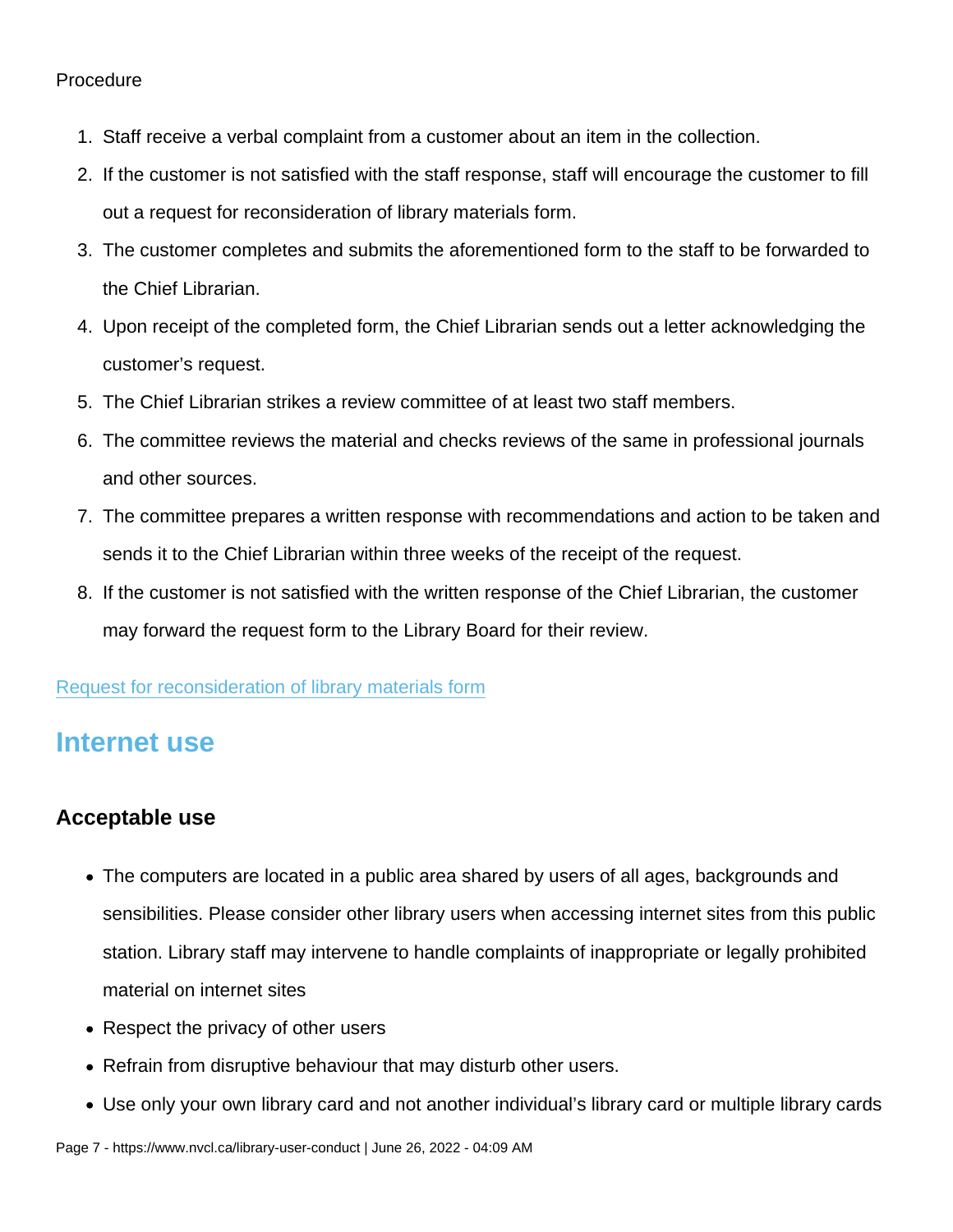- Users may not alter or damage library equipment, software or data files; users may not install or run other software on library equipment
- Users may not seek access to any unauthorized areas on the library's network, nor computers of other users
- Users must not seek information on, obtain copies of, or modify files, other data, or passwords belonging to other users
- Users should not represent themselves as another user
- Users may not distribute unsolicited advertising or maliciously spread computer viruses.
- Failure to cooperate with staff and other users in following these guidelines may result in temporary or permanent loss of internet and other library privileges

### **Internet disclaimer**

- The library assumes no responsibility for the accuracy, timeliness or appropriateness of materials accessed over the internet. Parents or guardians are responsible for what their children might access on the internet
- The use of our computers for illegal, actionable or criminal purposes or to seek access to unauthorized areas is prohibited. Infringement of copyright and software licensing agreements is prohibited
- The library cannot guarantee security and confidentiality of any public internet transaction, particularly online banking or credit card transactions. These are undertaken at a user's own risk
- The library assumes no responsibility for any direct or indirect loss, damage or fees incurred through the use of its internet connection

### **Public internet**

City Library provides access to a range of information resources, including those available on the internet. This service is part of our mission to be a gateway to knowledge, providing access to popular materials and lifelong learning beyond the confines of our physical building.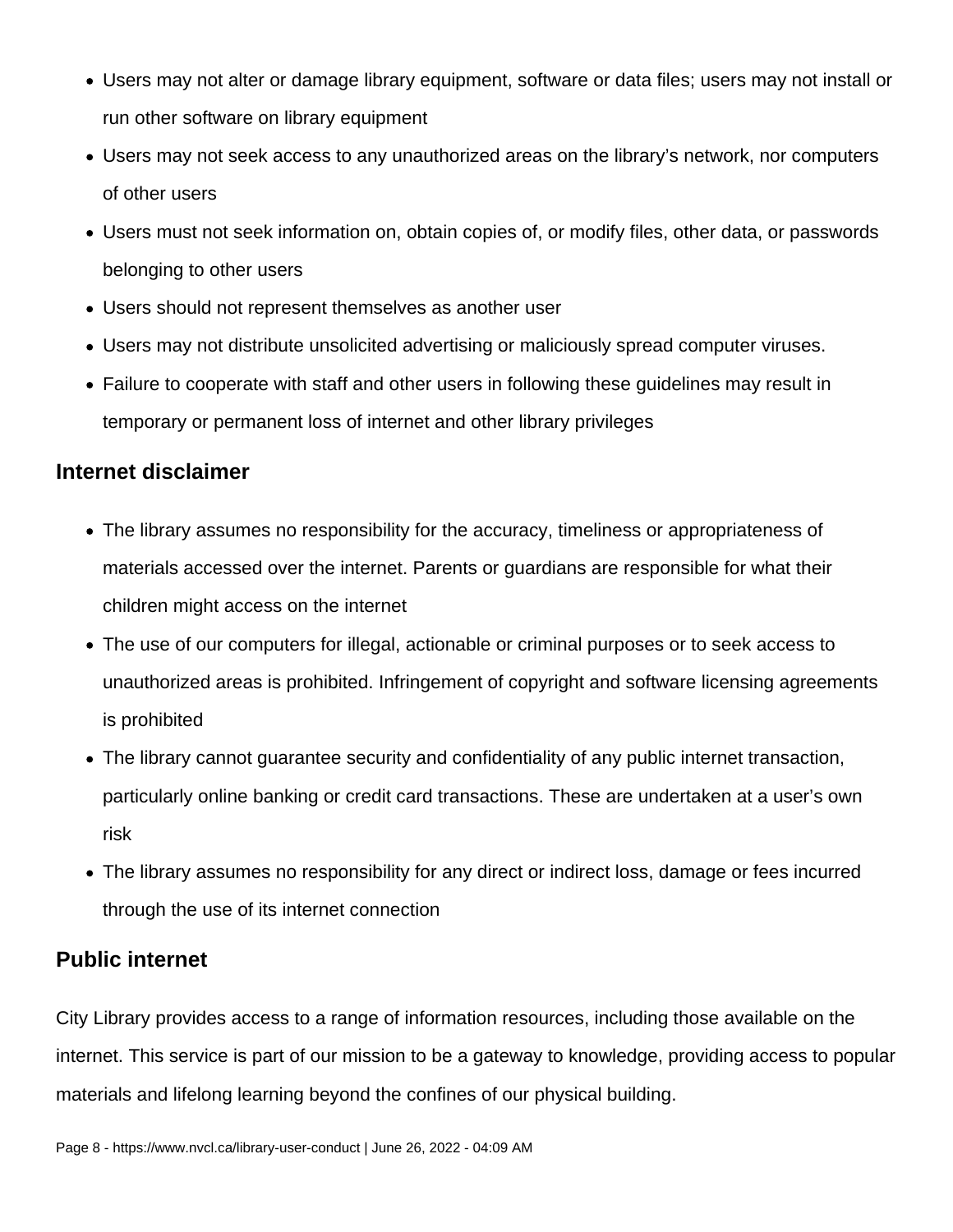While the internet offers access to a wealth of material that is enriching to individuals of all ages, it also enables access to some materials that may be objectionable or illegal. The library strives to balance the rights of users to access a wide range of information with the rights of users to work in a safe public environment free from harassment.

#### **Guidelines**

- The library supports users' rights to have access to all expressions of knowledge, creativity, and intellectual activity in accordance with the Canadian Library Association's Statement on Intellectual Freedom.
- The Library complies with the Canadian Copyright Act, the Criminal Code of Canada, the Charter of Rights and Freedoms and other legislation governing all citizens.
- Customers of all ages have free, unfiltered access to internet computers in the library.
- Parents and guardians are responsible for what their children read and view on the internet. As an aid, the library provides a commercial web content filter for computers in the children's area. These filters block much of the material that may be considered inappropriate for children.
- The library protects the privacy and ensures confidentiality of legitimate users. Both staff and customers are asked to respect the privacy of others and not to interfere with their computer use. The library does not monitor any personal information or websites visited.
- The library strives for best practices in providing security for our equipment and network, and takes protective measures against non-standard and known malware sites, recognizing that this may restrict access to such sites. Only websites connecting through standard ports 80, 8080, 8000, 443 and 143 are supported. This covers most standard http, https and email sites.
- The library promotes a safe computer environment free from harassment and disruptive behaviour or activity.

This policy is reviewed annually by the library board. Customers using City Library's public internet stations must accept the above conditions and agree to the acceptable use disclaimer.

### **Noise management**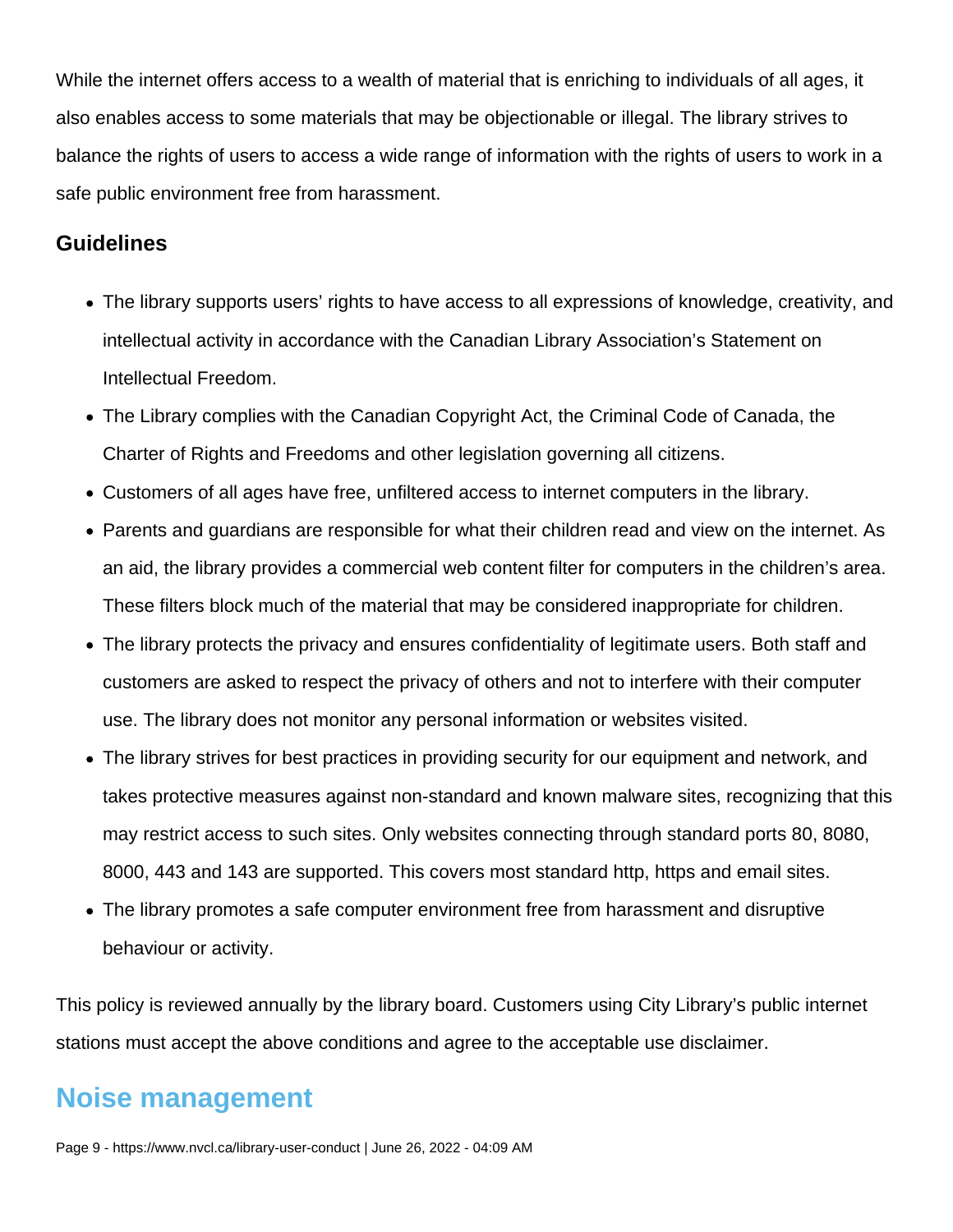The City Library building is a state-of-the-art facility offering resources, programs and services for a variety of groups and interests. While we cannot guarantee a completely noise-free environment, we take the library as a community resource seriously and recognize the need to ensure a safe, enjoyable and balanced facility for all.

Our 50-seat silent study is dedicated for quiet, individual use. Please refrain from conversations and audible phone use. Headphones must be used with all devices and the sound must be inaudible to others. Headphones are available to borrow from the second floor info desk.

# **Unattended children**

For the safety of all, children younger than 10 should be accompanied by a responsible adult.

Children 10 and older are welcome to visit the library on their own. However, parents should be aware that staff are not able to watch the children.

If you are looking for a safe place to leave your child for several hours and need information about activities and daycare programs, please speak to the person at the information desk.

# **Book donations**

Due to the COVID-19 pandemic, we are currently not accepting any donations at this time!

### **Guidelines**

- Donated materials must be current (no more than five years old ) and in very good or excellent condition.
- Maximum donation is one box or 50 books.
- Donated materials may be added to the collection, sold in the book sale, or recycled at the library's sole discretion.
- Tax receipts are not provided for donated materials.